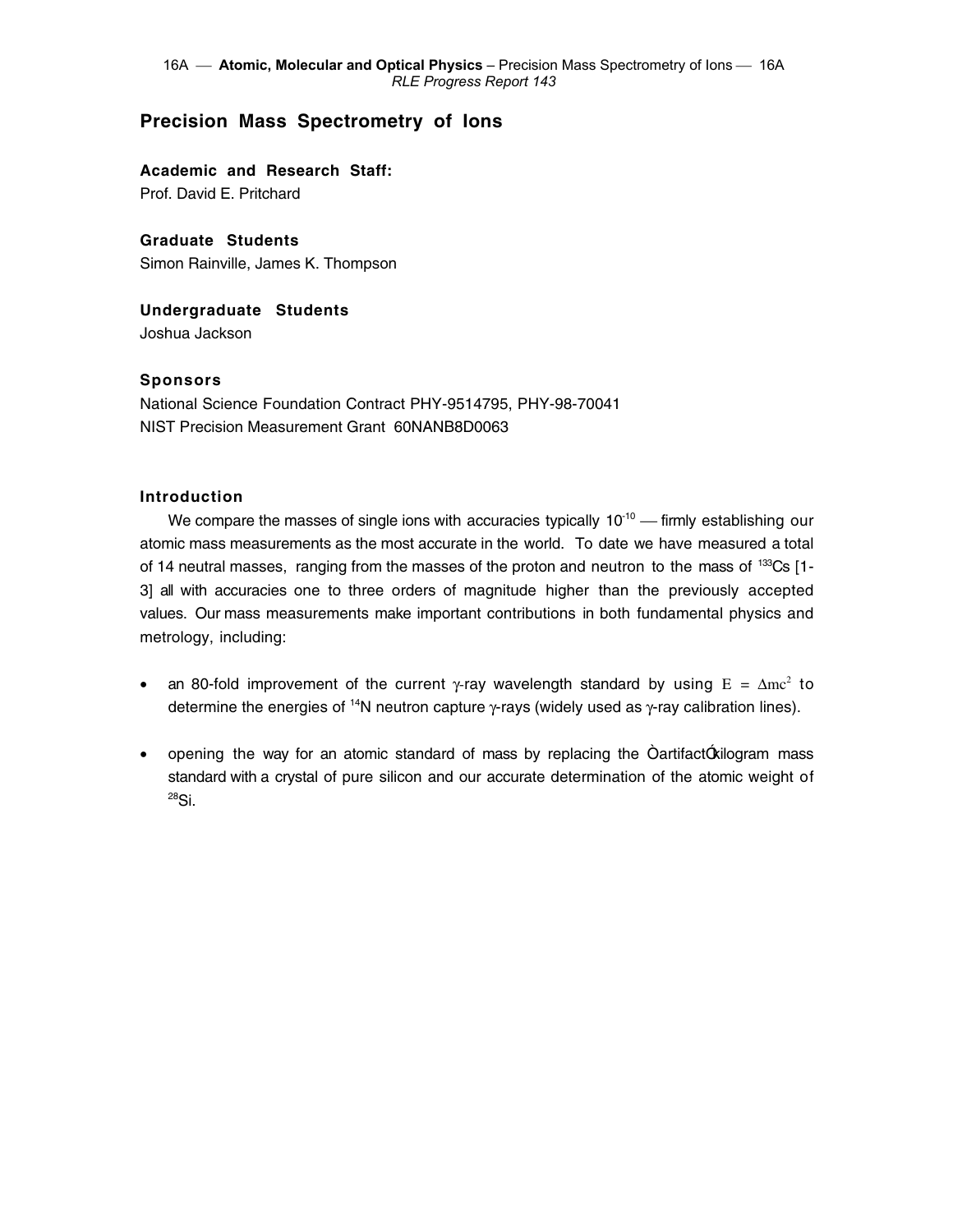16A **- Atomic, Molecular and Optical Physics** - Precision Mass Spectrometry of lons - 16A *RLE Progress Report 143* 



**Figure 1** Cyclotron frequency as a function of time for alternate  $C_3H_7^+$  and  ${}^{85}Rb^{++}$  ions in our Penning trap. The frequencies are obtained after a 50s integration of cyclotron phase. The solid line is a polynomial fit to the drift in the field common to both ions.

We achieve our current accuracy of roughly  $10^{-10}$  by measuring the cyclotron frequency of a single molecular or atomic ion in a Penning trap which consists of a highly uniform magnetic field combined with a much weaker electric field which provides confinement along the magnetic field lines. We measure a mass ratio by comparing the cyclotron frequencies  $\omega_c = q B/m c$  of two ions alternately confined in the trap (see Fig. 1). We monitor an ion's axial oscillation by detecting the tiny currents  $(-10^{-14} A)$  induced in the trap electrodes. To measure such a small current requires an extremely sensitive detector, and we are fortunate to have improved the ultrasensitive superconducting electronics we developed for this application [4] by switching to a 10x quieter DC SQUID.

We developed a π-pulse method to coherently swap the phase and action of the cyclotron and axial modes [5]. Therefore, although we detect only the axial motion directly, we can determine the cyclotron frequency by measuring the phase accumulated in the cyclotron motion in a known time interval. We can measure the phase of the cyclotron motion to about 10 degrees, yielding a precision of  $10^{-10}$  in the cyclotron frequency for a one minute measurement. By measuring the frequencies of the other two normal modes of ion motion in a Penning trap, we can correct for electrostatic shifts in the cyclotron frequency to much better than 10<sup>-10</sup>.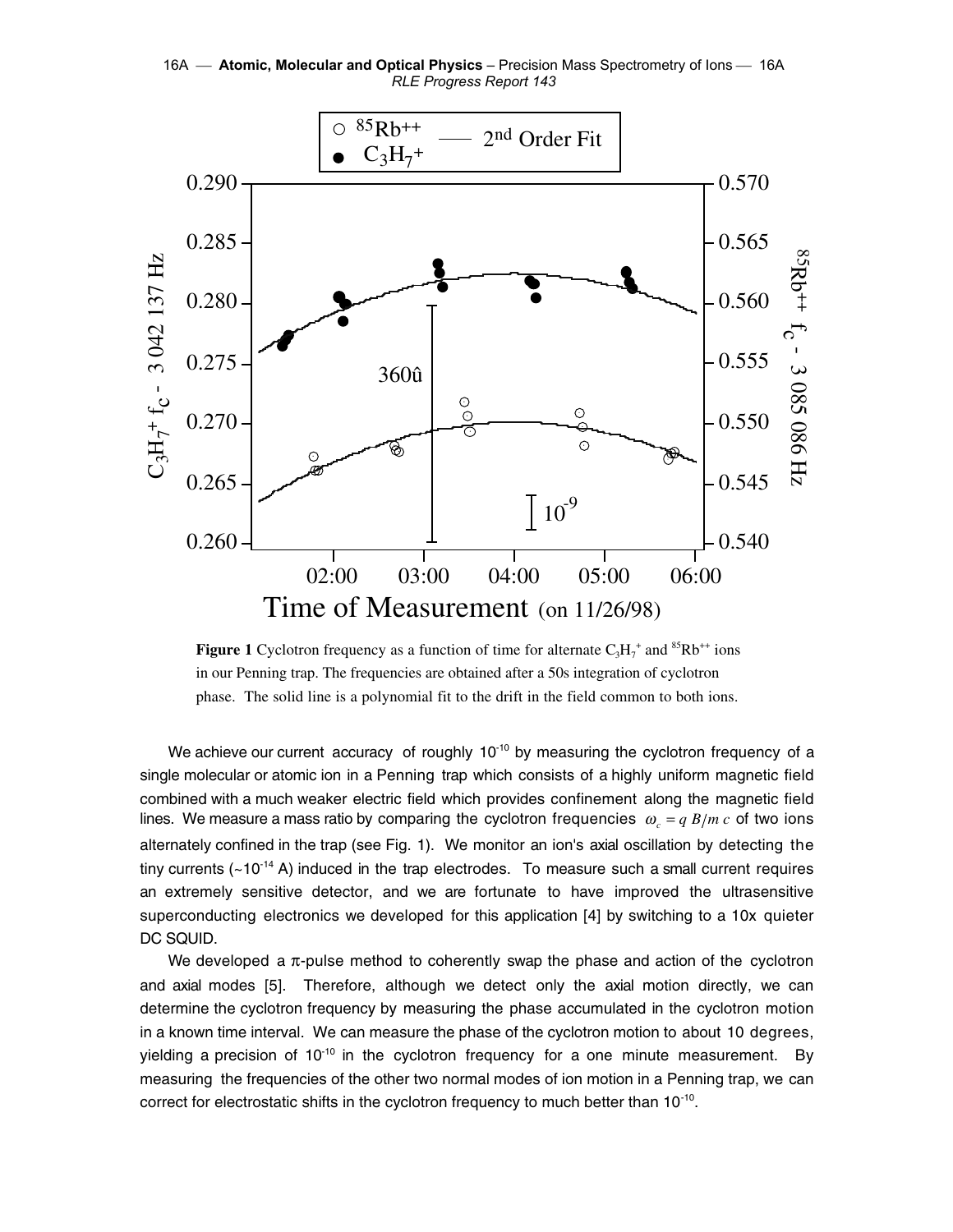We have also developed techniques for quickly isolating single ions in the trap by selectively driving the axial motion of the unwanted ions. The entire ion-making process is fully computer controlled, and we can cycle from an empty trap to having a cooled single ion in about 3 minutes under optimal conditions.

# **Recent Progress**

# **1. Electronic Refrigeration of Detector and Ion**

During the past year, we have developed a technique which uses feedback to reduce the effective temperature of the superconducting transformer used to detect the ion's axial motion below the ambient 4K. This electronic refrigeration is possible because the quiet dc SQUID allows us to accurately measure the 4K Johnson noise in the transformer and to add negative feedback to reduce the noise (see Fig. 2).



**Figure 2** Electronic Refrigeration of Noise Currents.The average power spectrum of the detected Johnson noise current in the superconducting resonant transformer with and without negative feedback. In this example, both the Q and effective electronic tempertature (which is just proportional to the area under the curves) are reduced by a factor of 3. In addition to improved signal to noise, this also results in a colder ion because the ion comes to thermodynamic equilibrium with the subthermal noise currents.

The negative feedback reduces the transformer voltage across the trap which is responsible for damping the ion's axial motion. The S/N is improved because the ion damps more slowly thus allowing a longer signal averaging time. Restating this, even though the ratio of instantaneous ion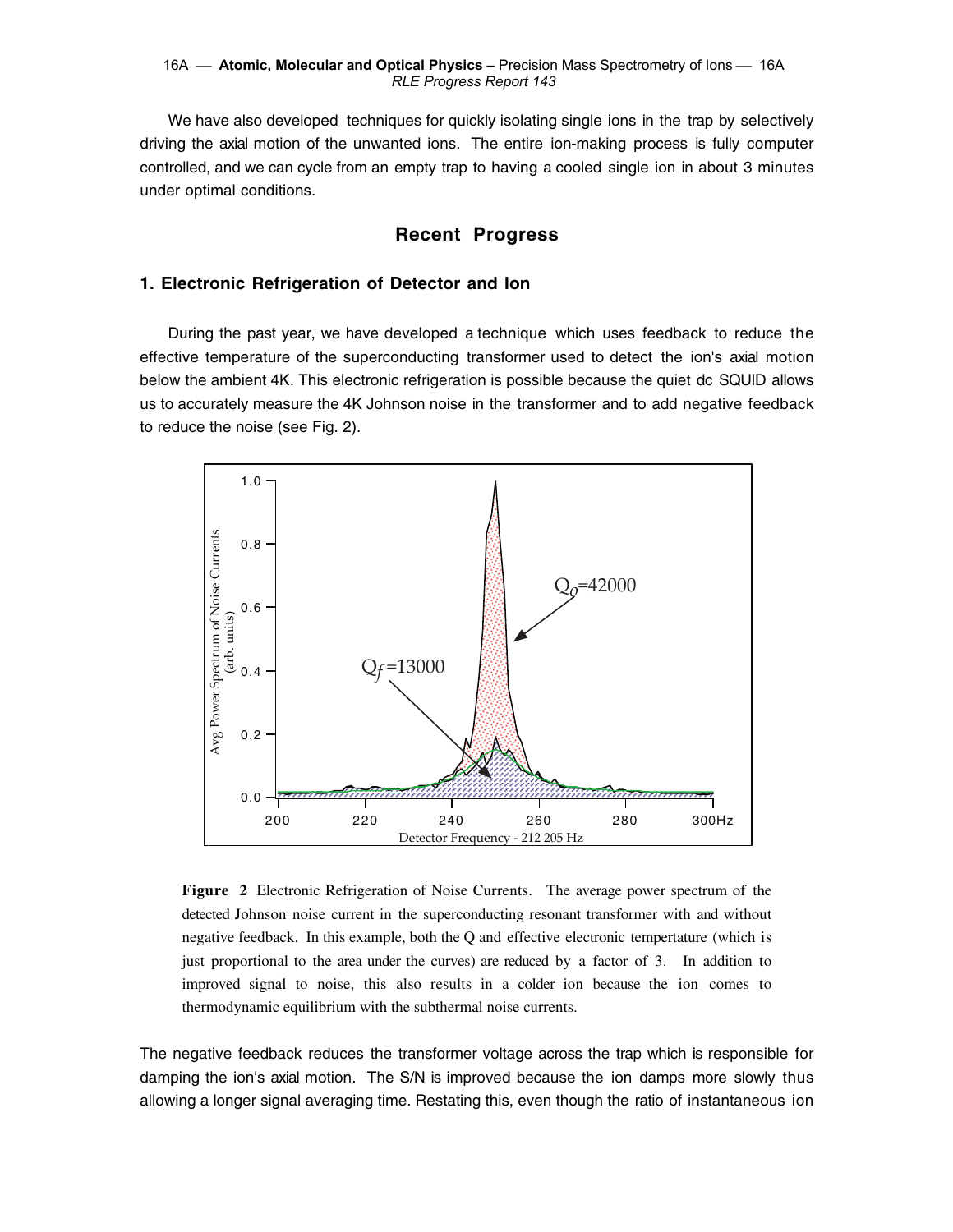#### 16A **- Atomic, Molecular and Optical Physics** - Precision Mass Spectrometry of lons - 16A *RLE Progress Report 143*

current to Johnson noise current remains unchanged by the feedback, the ion's signal is made more monochromatic and can be detected with higher S/N against the broadband Johnson noise background. The increased S/N has improved our ability to measure the ion's axial frequency, phase, and amplitude by factors of  $\approx$  4, 2, and 2 respectively.

A further benefit of this electronic refrigeration is that the ion comes to thermodynamic equilibrium with the subthermal transformer resulting in a colder ion. Achieving subthermal ion temperatures is crucial for future plans to improve the accuracy of our mass measurements because present thermal variation of the cyclotron orbit size coupled with special relativity and magnetic field inhomogeneities results in shot-to-shot cyclotron frequency noise at several parts in 10<sup>11</sup> for m/q ~20 and close to a part in 10<sup>10</sup> for lighter species such as <sup>3</sup>He and <sup>3</sup>H. The present ratio of dc SQUID noise to the transformer's Johnson noise currently sets a rough upper limit of reducing the transformer's effective temperature by a factor of 9 and thus the shot-to-shot relativistic cyclotron frequency noise by 3.

In addition, we have proposed several methods of classical squeezing with parametric drives to reduce amplitude fluctuations [6], and demonstrated the simplest of these [7], reducing the effects of thermal noise by about a factor of two. Combining electronic refrigeration and classical squeezing will open the door to a dramatic improvement in the resolution of mass spectrometry once the effects of magnetic field fluctuations are reduced.

### **2. Mass Measurements: fine structure**  $\alpha$  **and molar Planck N<sub>a</sub>h constants**

Most recently, we measureed the atomic masses of  $133Cs$ ,  $85,87Rb$ , and  $23Na$  with accuracies of better than 0.2 ppb [3]. This is at least a 100-fold improvement in accuracy for these species.  $133$ Cs and  $87,85$ Rb are the heaviest atoms we have yet measured and extend our measured mass range by a factor of more than 3. We also demonstrated our ability to make accurate measurements with multiply-charged ions, e.g.  $Cs^{3+}$ . Our ability to make sub-ppb measurements of masses from 133 to 1 amu and our use of various charge states to do so have demonstrated the remarkable flexibility of our apparatus.

Our measurements of  $133\text{Cs}$ ,  $85,87\text{Rb}$ , and  $23\text{Na}$  will make significant contributions to fundamental physics and metrology including:

- $\angle$  new determinations of the molar Planck constant, N<sub>a</sub>h, with precision ~10 ppb;
- ¥ new determinations of the fine structure constant,  $\alpha$ , with precision ~5 ppb;
- ¥ providing reference masses for mass measurements of radioactive nuclei which are important for testing models of astrophysical heavy element formation.

Our sub-ppb measurement of the mass of Cs will provide a direct measurement of  $N_a$ h to an accuracy near  $10^{-8}$ . The following expression shows how this is achieved by combining our mass of Cs with measurements of the recoil velocity of a Cs atom, after absorbing a photon of a precisely measured wavelength: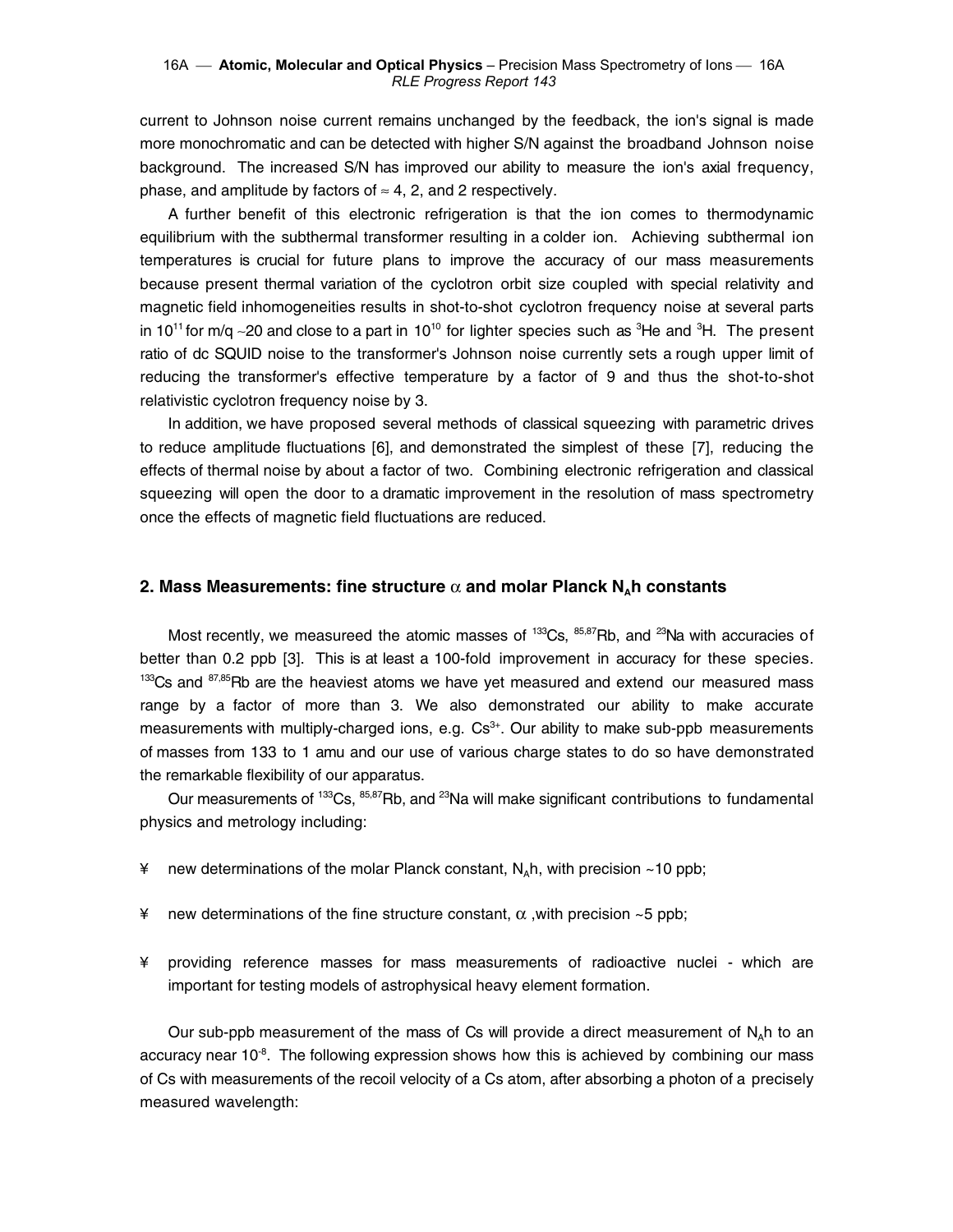$$
\lambda v = \frac{h}{m} = \frac{10^3 N_A h}{M}.
$$

This equation follows directly from the simple quantum relationship between de Broglie wavelength and momentum. N<sub>a</sub>h is of great importance metrologically since N<sub>a</sub> links SI mass units to atomic mass units. The most accurate determination of  $N<sub>A</sub>$  is currently provided by combining N<sub>a</sub>h with the recent 87 ppb measurement of PlanckÕs constant h performed at NIST. Possible future measurements of the photon recoil in Rb and Na BECÕs, ri combination with our measurements of their masses, will allow even more accurate determinations of  $N_A$ h, possibly at the few ppb level of accuracy.

A new value of the fine structure constant will be extracted from the above determination of  $N_A$ h using:

$$
\alpha^2 = \frac{2R_{\infty}}{c} \frac{1}{M_p} \frac{M_p}{M_e} (N_A h).
$$

The Rydberg constant  $R_{\infty}$  has been measured to an accuracy of 0.008ppb,  $M_{p}/M_{e}$  is known to 2 ppb, and we have determined the atomic mass of the proton  $\,M_{_{P}}\,$  to 0.5 ppb (Van DyckÕs group at UW has a preliminary result for  $M_p$  at 0.14ppb). Thus a measurement of N<sub>A</sub>h at the 2 ppb level can determine \_ to about 1 ppb. This new fine structure constant value will be the second most precise measurement of  $\alpha$  and will serve as a stringent test of QEDÕs ability to predict the electronÕs g-2. In addition, its conceptual simplicity is especially important in view of the recent 55 ppb adjustment of the fine structure constant value extracted from g-2.

# **3. Future Plans**

Fluctuations in our magnetic field (see Fig. 1) limit our current accuracy to at best  $5x10^{-11}$ . Our long term goal is to reach an accuracy of a few parts in  $10^{-12}$ , an improvement by more than one additional order of magnitude. Improved accuracy will allow further contributions to fundamental physics:

- ¥ Measurement of the <sup>3</sup>H <sup>3</sup>He mass difference, which is important in ongoing experiments to determine the electron neutrino rest mass.
- ¥ Checking the relationship E = mc<sup>2</sup> to a part in 10<sup>7</sup> by weighing γ-rays from neutron capture by  $\degree$ S whose wavelength is being measured by a NIST group; this will also provide an independent determination of  $N_A$ h and the fine structure constant.
- ¥ Determination of excitation and binding energies of atomic and molecular ions by weighing the associated small decrease in mass,  $\Delta m = E_{\text{bind}}$  /  $c^2$  (we must reach our ultimate goal of a few parts in  $10^{-12}$  to make this a generally useful technique).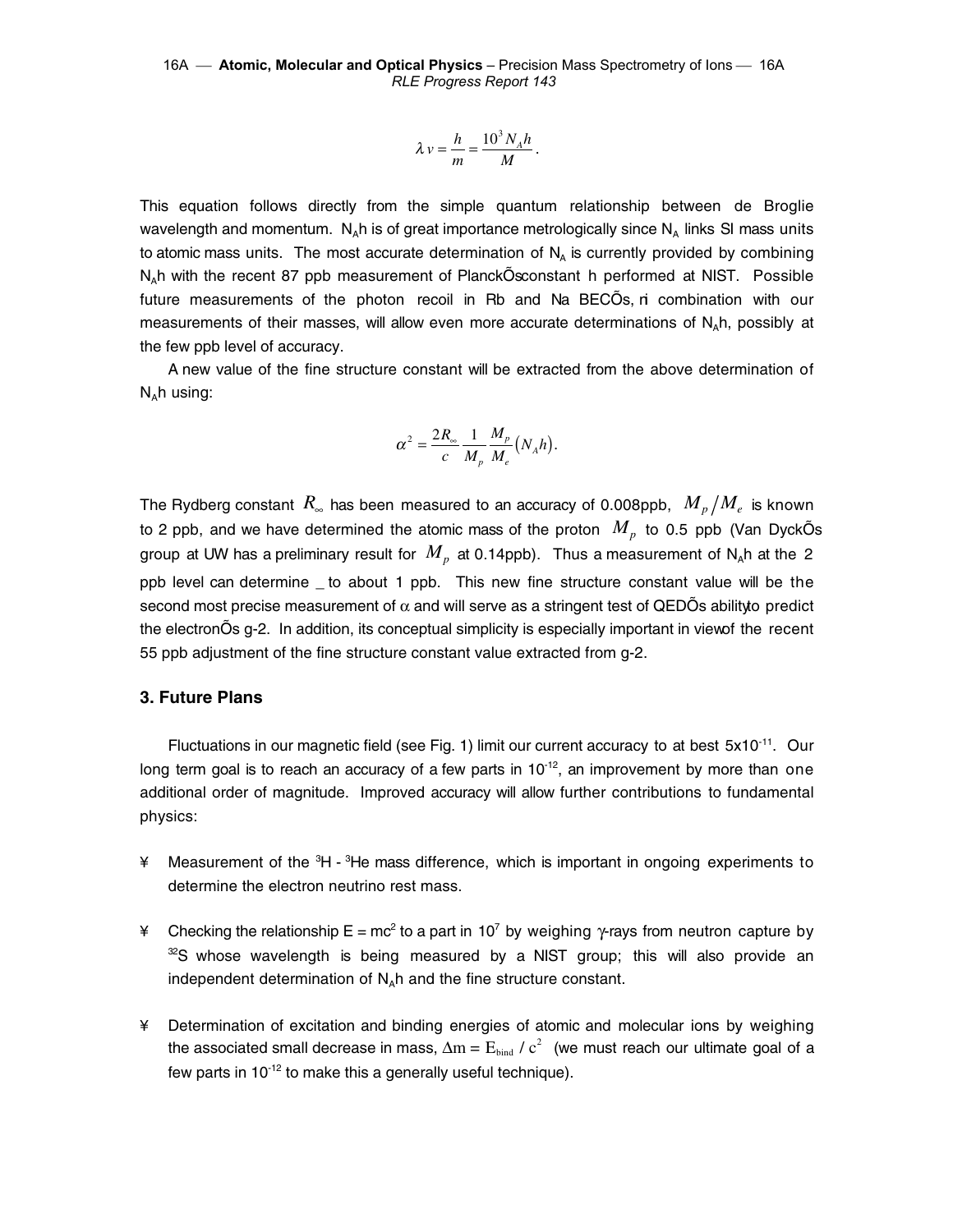¥ Improvement of traditional applications of mass spectrometry resulting from our orders of magnitude improvement in both accuracy and sensitivity.

The effect of magnetic field fluctuations will be greatly reduced by measuring the cyclotron frequencies of two ions trapped in the same field at the same time [8]. We have already demonstrated the capability of two ion measurements to reduce the effects of field fluctuations. We have also developed theoretical understanding of the dynamics of two simultaneously trapped ions and built hardware that will allow us to control the relative motion of the ions. This is important to minimize the systematic errors introduced by ion-ion interactions.

We have also studied a second method for overcoming the limits due to magnetic field fluctuations: placing two ions in closely adjacent traps, and swapping them between the two traps. This will make our measurements insensitive to fluctuations in the magnetic field which are common to both traps; however, relative time variations of the magnetic field between the two traps will remain as a source of noise. To combat this source of noise, we have designed a general system of coils which will suppress time variations of the first order magnetic field gradient by up to two orders of magnitude. This has just been written up for publication. Even without this, using one of the traps as a Oholding tank Ofor the ion of a pair which is not being measured could increase the rate of measurements by a factor of four while simultaneously decreasing the time for field fluctuations, decreasing our statistical uncertainty by a factor of 2. This double trap technique has the advantage of not introducing complex ion-ion perturbations, and theoretical estimates predict systematic errors below a few parts in  $10^{12}$  for this scheme..

### **Recent Publications**

- Bradley, M.P., J.V. Porto, S. Rainville, J.K. Thompson, and D.E. Pritchard, ÒPenning Trap Measurements of the Masses of  $^{133}Cs$ ,  $^{87,85}Rb$ , and  $^{23}Na$  with Uncertainties  $\leq 0.2$  ppb. O Phys. Rev. Lett. 83: 4510 (1999).
- Nguyen, R.N.V., Loss Mechanisms in Superconducting Niobium Coils, B.Sc. Thesis, Physics Department, MIT, 1998.
- Bradley, M., F. Palmer, D. Garrison, L. Ilich, S. Rusinkiewicz and D.E. Pritchard, ÒAccurate mass spectrometry of trapped ionsÓ, Hyperfine Interactions 108: 227-238 (1997).
- DiFilippo, F., V. Natarajan, M. Bradley, F. Palmer, and D.E. Pritchard, ÒAccurate atomic mass measurements from Penning trap mass comparisons of individual ions, Ó Physica Scripta T59: 144-54 (1995).
- Natarajan, V., F. DiFilippo, and D. E. Pritchard, ÒSqueezed states of classical motion in a Penning trap, Ó Phys. Rev. Lett. 74: 2855 (1995).